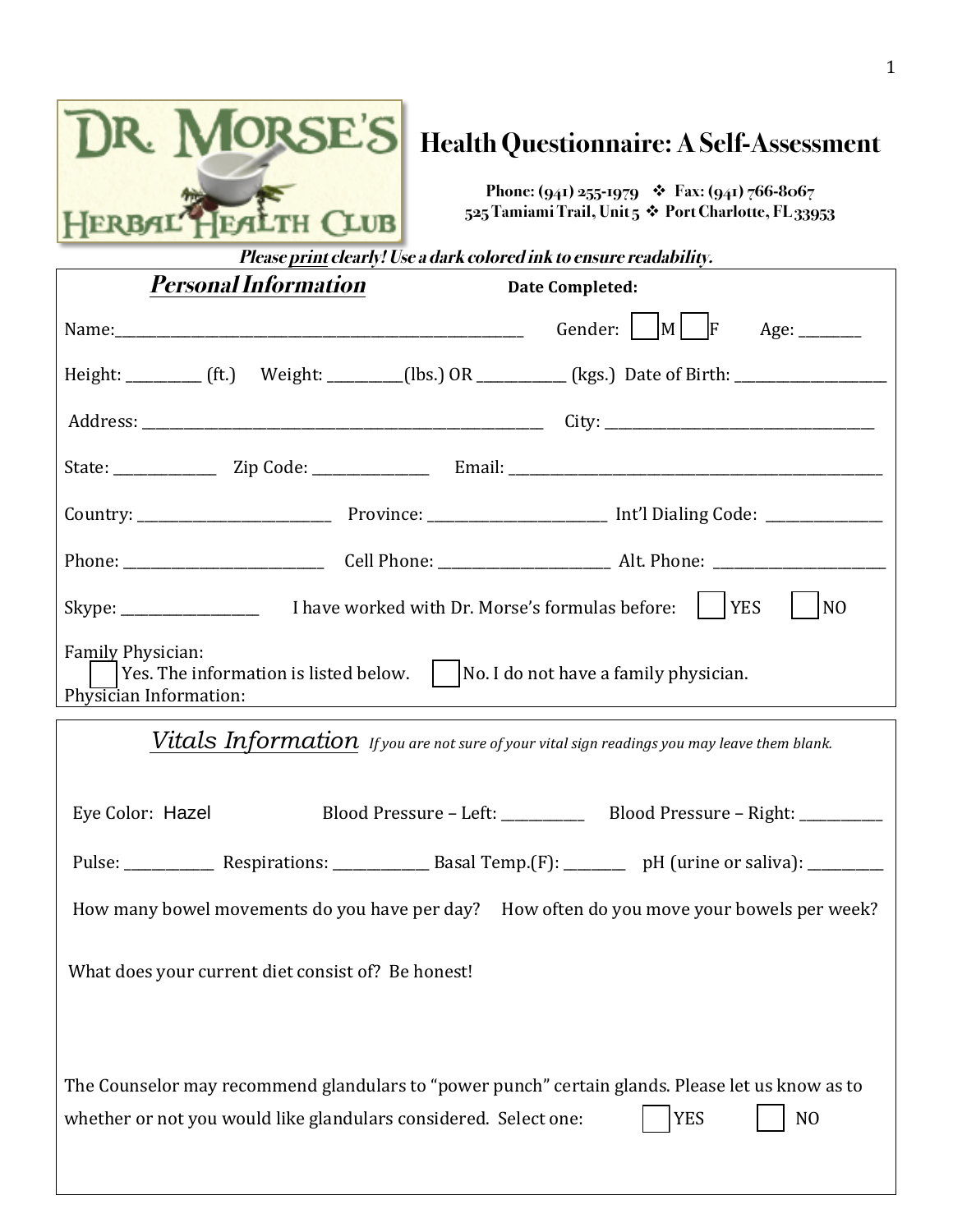|                                       | $\overline{2}$                                                                                 |
|---------------------------------------|------------------------------------------------------------------------------------------------|
|                                       | <b>THYROID (GLANDULAR SYSTEM)</b>                                                              |
| <b>YES</b><br>N <sub>O</sub>          |                                                                                                |
|                                       | Do you get cold hands and/or feet?                                                             |
| <b>YES</b><br>N <sub>O</sub>          | Do you feel cold often or have a hard time getting warm?                                       |
| <b>YES</b><br>N <sub>O</sub>          | Are you cold, but burning inside?                                                              |
| <b>YES</b><br>N <sub>O</sub>          | Is it easy to put on weight and hard to lose it?                                               |
| <b>YES</b><br>N <sub>O</sub>          | Do you have an irregular heartbeat?                                                            |
|                                       |                                                                                                |
| <b>YES</b><br>N <sub>O</sub>          | Do you get headaches or migraines?                                                             |
| <b>YES</b><br>N <sub>O</sub>          | Do you become irritable easily?                                                                |
| <b>YES</b><br>N <sub>O</sub>          | Do you have low energy levels?                                                                 |
| <b>YES</b><br>N <sub>O</sub>          |                                                                                                |
|                                       | Do you have, or have you ever had, a goiter?                                                   |
| <b>YES</b><br>N <sub>O</sub>          | Have you been diagnosed with<br>Hashimoto or<br><b>Reidel</b> disease? Has a family<br>member? |
| →                                     | <b>Medium</b><br>How much do you sweat? Low<br><b>Excessive</b>                                |
|                                       |                                                                                                |
| <b>PARATHYROID (GLANDULAR SYSTEM)</b> |                                                                                                |
| <b>YES</b><br>N <sub>O</sub>          | brittle<br>Are your fingernails ridged<br>or weak<br>1?                                        |

| <b>YES</b><br>Do you have varicose or spider veins?<br>NO.                                                    |
|---------------------------------------------------------------------------------------------------------------|
| or prolapsed organs<br><b>YES</b><br>Do you, or have you had, <b>hemorrhoids</b><br>$\overline{\cdot}$<br>NO. |
| <b>YES</b><br>Do you experience cramping in your muscles?<br>NO.                                              |
| Is your bladder strong or weak? Strong<br><b>Weak</b>                                                         |
| <b>YES</b><br>Have you ever had a hernia?<br>N0                                                               |
| <b>YES</b><br>N <sub>O</sub><br>Have you ever had an aneurysm?                                                |
| <b>YES</b><br>N0<br>Do you have osteoporosis and/or score low on your bone density tests?                     |
| <b>YES</b><br>N <sub>O</sub><br>Do you have scoliosis?                                                        |
| <b>YES</b><br>N <sub>0</sub><br>Do you suffer from symptoms of depression?                                    |
| <b>YES</b><br>Do you suffer from any other mental illness? Which?<br>N <sub>O</sub>                           |
|                                                                                                               |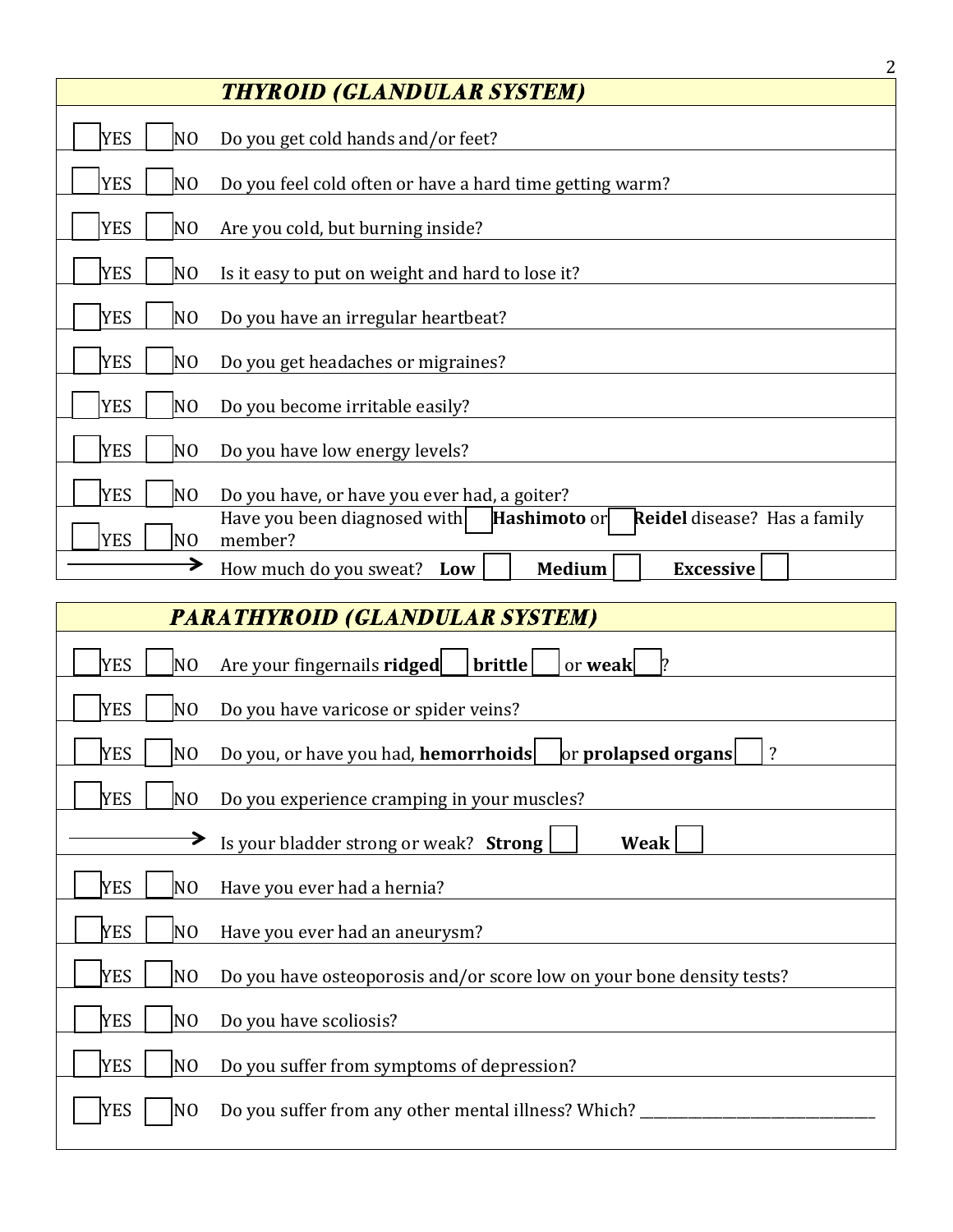| <b>PARATHYROID (GLANDULAR SYSTEM)</b> Continued from page 2                                      |  |
|--------------------------------------------------------------------------------------------------|--|
| Do your tests come back showing low Calcium levels?<br><b>YES</b><br>N <sub>0</sub>              |  |
| Do you have spine deterioration, herniated discs, or bone spurs?<br><b>YES</b><br>N <sub>O</sub> |  |
| Do your legs get tired or cramp after you walk?<br><b>YES</b><br>NO                              |  |
| Do you bruise easily?<br><b>YES</b>                                                              |  |
|                                                                                                  |  |

3

|            |                | <b>PANCREAS</b>                                                 |
|------------|----------------|-----------------------------------------------------------------|
| <b>YES</b> | N <sub>0</sub> | Do you get gas after you eat?                                   |
| <b>YES</b> | N <sub>0</sub> | Do you feel your foods just sitting in your stomach?            |
| <b>YES</b> | N <sub>O</sub> | Do you have Acid Reflux?                                        |
| <b>YES</b> | N <sub>O</sub> | Do you see any undigested foods in your stools?                 |
| <b>YES</b> | N <sub>O</sub> | Are you thin and have a hard time putting on weight?            |
| <b>YES</b> | N <sub>O</sub> | Do your foods pass right through you (diarrhea)?                |
| <b>YES</b> | N <sub>O</sub> | Do you have moles on your body? (Adrenal & Pancreatic weakness) |

## **ADRENAL GLANDS (GLANDULAR SYSTEM)**

| <b>YES</b><br>N <sub>O</sub>      | Are you overweight?                                                                     |
|-----------------------------------|-----------------------------------------------------------------------------------------|
| <b>YES</b><br>N <sub>O</sub>      | Do you have <b>M.S.</b> $\vert$ , <b>Parkinson's</b><br>or Palsy                        |
| <b>YES</b><br>NO.                 | Do you have anxiety attacks or feel overly anxious?                                     |
| <b>YES</b><br>N <sub>O</sub>      | Do you feel excessive shyness or inferior to others?                                    |
| <b>YES</b><br>NO                  | Do you have tremors, nervous legs, etc.?                                                |
| <b>YES</b><br>N <sub>O</sub>      | Do you have <b>High</b> or Low Blood Pressure?<br>Systolic _____________ Diastolic ____ |
| <b>YES</b><br>NO.                 | Do you have hypogylcemia (low blood sugar)?                                             |
| <b>YES</b><br>N <sub>O</sub><br>→ | Do you have Diabetes (high blood sugar)?<br>If yes: <b>TYPE I</b><br>or TYPE II         |
| <b>YES</b><br>N <sub>O</sub>      | Do you have tinnitis (ringing in the ears)?                                             |
| <b>YES</b><br>NO                  | Do you have S.O.B. (shortness of breath) or is it hard to take a deep breath?           |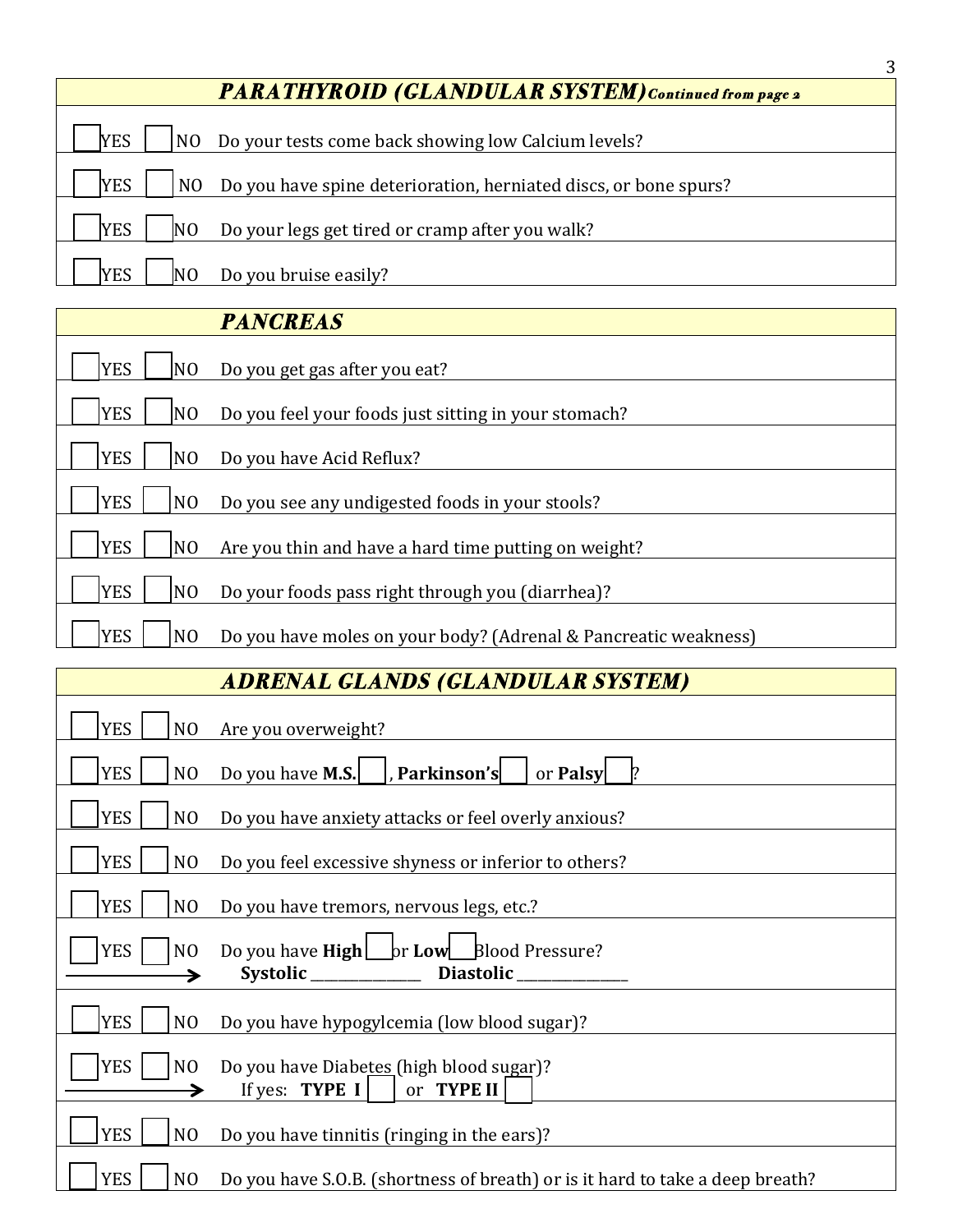|                              | <b>ADRENAL GLANDS (GLANDULAR SYSTEM)</b> Continued from Page 3                                                       |
|------------------------------|----------------------------------------------------------------------------------------------------------------------|
| <b>YES</b><br>NO.            | Do you have heart arrhythmias?                                                                                       |
| <b>YES</b><br>NO             | Do you have a hard time sleeping or insomnia?<br>(pineal)                                                            |
| <b>YES</b><br>NO.            | Do you have Chronic Fatigue Syndrome?                                                                                |
| <b>YES</b><br>N <sub>O</sub> | Have you ever been diagnosed with Addison's Disease                                                                  |
|                              | or Congenital Adrenal Hyperplasia                                                                                    |
| <b>YES</b><br>NO.            | Do you have elevated blood cholesterol levels?                                                                       |
| <b>YES</b><br>N <sub>O</sub> | Do you have arthritis, bursitis, or any inflammatory issues?                                                         |
| <b>YES</b><br>N <sub>O</sub> | Do you have any "itis's (inflammatory conditions)?<br>Which?                                                         |
|                              | (arthritis, bursitis, rheumatoid arthritis, colitis, enteritis, phlebitis, neuritis, etc.)                           |
| <b>YES</b><br>N <sub>O</sub> | Do you have low steroid or cortisol levels?                                                                          |
| <b>YES</b><br>N <sub>O</sub> | Have you been diagnosed with Autism?                                                                                 |
| <b>YES</b><br>N <sub>O</sub> | Have you been diagnosed with ADD (attention deficit disorder) or ADHD (attention<br>deficit hyperactivity disorder)? |

|                              | <b>FEMALES ONLY</b>                                                            |  |
|------------------------------|--------------------------------------------------------------------------------|--|
| <b>YES</b><br>N <sub>O</sub> | Are your menstruation cycles irregular?<br>(pituitary)                         |  |
| <b>YES</b><br>N <sub>O</sub> | Do you have excessive bleeding during menstruation?                            |  |
| <b>YES</b><br>N <sub>O</sub> | Do you have or have you had ovarian cysts? When? __                            |  |
| <b>YES</b><br>N <sub>O</sub> | Do you have or have you had fibroids? When?                                    |  |
| <b>YES</b><br>N <sub>O</sub> | Do you have or have you had endometriosis or A-typical cells?                  |  |
|                              | Which ones?                                                                    |  |
| <b>YES</b><br>N <sub>O</sub> | Do you have or have you had fibrocystic breasts? When?                         |  |
| <b>YES</b><br>N <sub>O</sub> | Do you get sore breasts, especially during menstruation?                       |  |
| <b>YES</b><br>N <sub>O</sub> | Do you have a low or excessive sex drive?                                      |  |
| <b>YES</b><br>N <sub>O</sub> | Have you had a hysterectomy?<br>Complete<br>Was it:<br><b>Partial</b><br>Date: |  |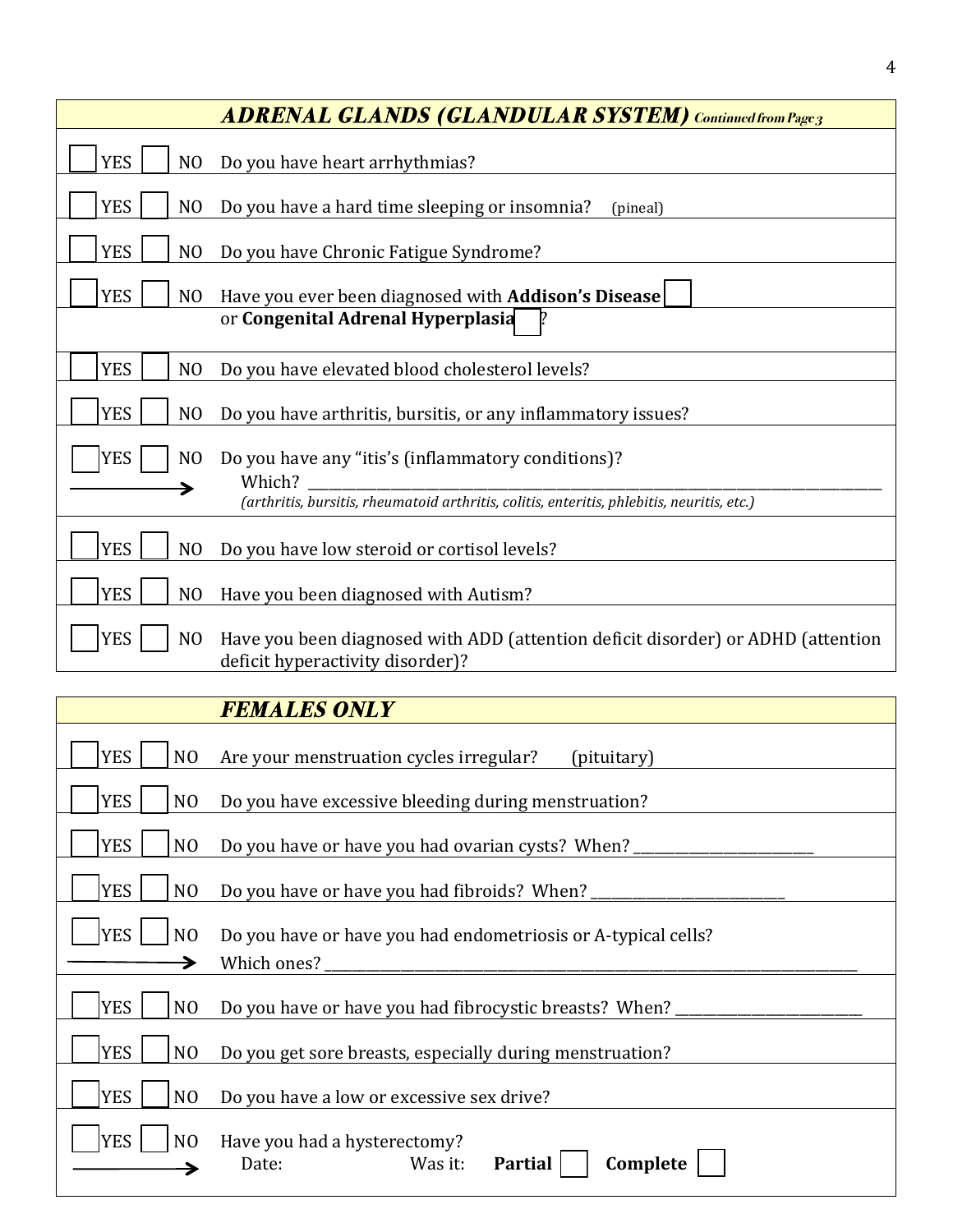|                              | <b>FEMALES ONLY</b> Continued from page 4                                                                           |
|------------------------------|---------------------------------------------------------------------------------------------------------------------|
| <b>YES</b><br>N <sub>O</sub> | Did they take any other organs out at the same time? (i.e.: gallibladder)<br>If yes, what other organs?             |
| <b>YES</b><br>N <sub>O</sub> | Have you had a $D \& C?$ If yes, date:                                                                              |
| <b>YES</b><br>N <sub>O</sub> | Have you had a miscarriage? When? ___________                                                                       |
| <b>YES</b><br>N <sub>O</sub> | Have you had difficulty conceiving children in the <b>past</b><br>or recently                                       |
| <b>YES</b><br>N <sub>O</sub> | Have you been on Birth Control Pills?<br>For how long? : $\sqrt{\frac{1}{1-\frac{1}{2}} + \frac{1}{2-\frac{1}{2}}}$ |
| <b>YES</b><br>N <sub>O</sub> | Are you currently pregnant?                                                                                         |

5

|                              | <b>MALES ONLY</b>                                                                                   |
|------------------------------|-----------------------------------------------------------------------------------------------------|
| <b>YES</b><br>N <sub>O</sub> | Do you have prostatitis (frequent urination esp. at night)?<br>If yes, how often do you urinate?: _ |
| <b>YES</b><br>N <sub>O</sub> | Do you have prostate cancer?<br>What are your PSA counts?: ______<br>date:                          |
| <b>YES</b><br>N <sub>O</sub> | Do you have testicular hypertrophy (enlargement)?                                                   |
| <b>YES</b><br>N <sub>O</sub> | Do you have a low or excessive sex drive?                                                           |
| <b>YES</b><br>N <sub>O</sub> | Do you have erection problems?                                                                      |
| <b>YES</b><br>N <sub>O</sub> | Do you have premature ejaculation?<br>Other:                                                        |

|            |                | <b>GASTRO-INTESTINAL TRACT</b>                                                    |
|------------|----------------|-----------------------------------------------------------------------------------|
| <b>YES</b> | N <sub>O</sub> | Do you have gastritis or enteritis?                                               |
| <b>YES</b> | N <sub>O</sub> | Is your tongue coated (white, yellow, green or brown), especially in the morning? |
| <b>YES</b> | N <sub>O</sub> | Do you have gastroparesis?                                                        |
| <b>YES</b> | N <sub>0</sub> | Do you have a Hiatus Hernia?                                                      |
| <b>YES</b> | N <sub>O</sub> | Do you have Colitis?                                                              |
| <b>YES</b> | N <sub>O</sub> | Do you have Diverticulitis?                                                       |
| <b>YES</b> | N <sub>O</sub> | Do you get or have Diarrhea?                                                      |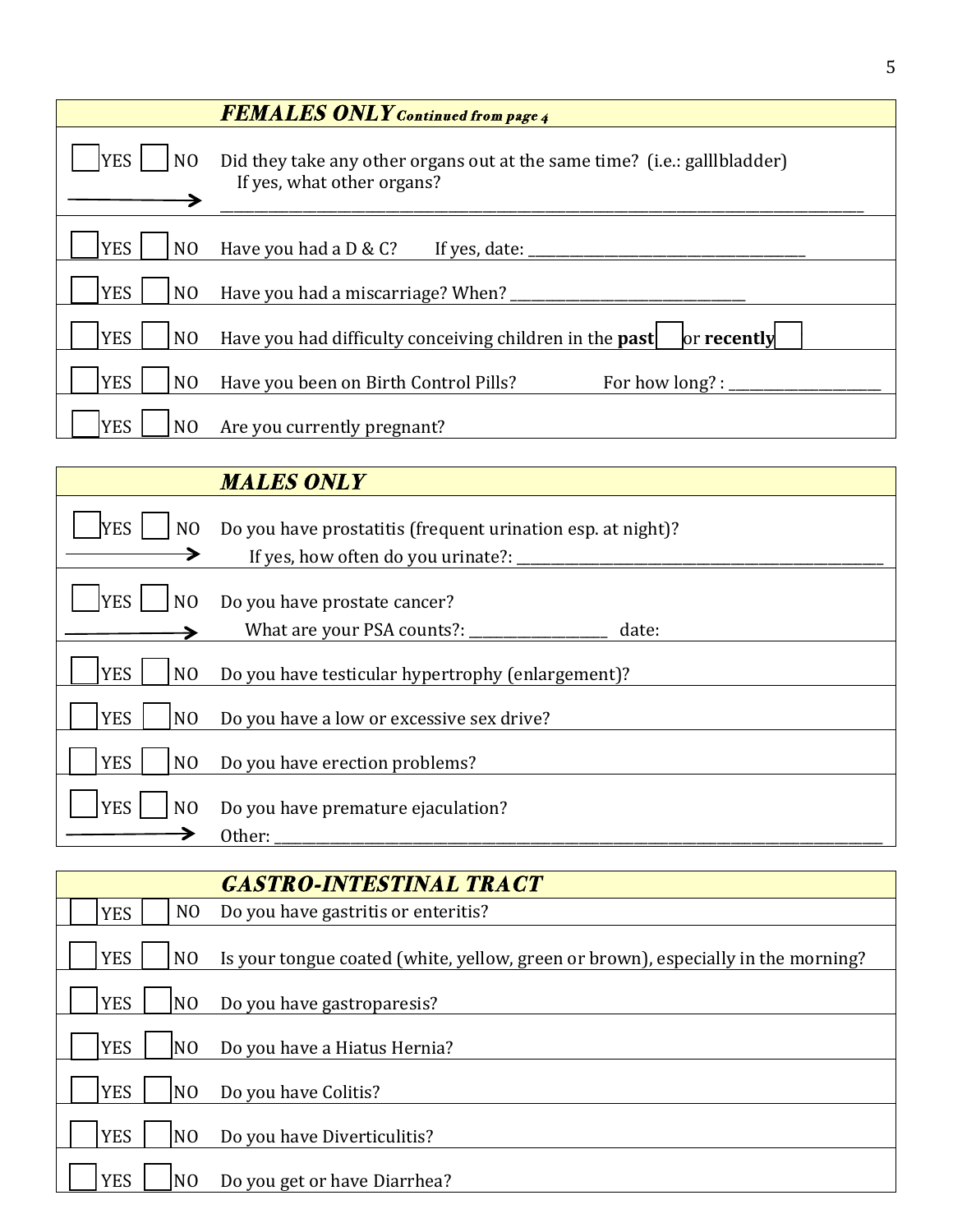|                               | <b>GASTRO-INTESTINAL TRACT</b> continued from page 5                                            |
|-------------------------------|-------------------------------------------------------------------------------------------------|
| <b>YES</b><br>N <sub>0</sub>  | Do you get or have Constipation?                                                                |
| <b>YES</b><br>N <sub>0</sub>  | Have you ever had stomach or intestinal ulcers?                                                 |
| <b>YES</b>                    | Do you or have you had any type of gastro-intestinal cancers? (stomach, colon, rectal,<br>etc.) |
|                               | Explain:                                                                                        |
| <b>YES</b><br>INO             | Do you have Crohn's Disease?                                                                    |
| <b>YES</b><br>IN <sub>O</sub> | Do you have "gas" problems?                                                                     |
|                               | Other GI problems:                                                                              |

| <b>LIVER / GALLBALDDER / BLOOD</b>                                                                     |
|--------------------------------------------------------------------------------------------------------|
| <b>YES</b><br>NO<br>Do you have a problem digesting fats?                                              |
| <b>YES</b><br>Do fats or dairy foods cause bloating and/or pain in the stomach area?<br>N <sub>O</sub> |
| <b>YES</b><br>N <sub>O</sub><br>Are your stools white, or very light brown in color?                   |
| <b>YES</b><br>N <sub>O</sub><br>Do you get pain in the middle of your back (especially after eating)?  |
| <b>YES</b><br>N <sub>O</sub><br>Do you get pain behind the right, lower rib area?                      |
| <b>YES</b><br>N <sub>O</sub><br>Do you have "liver" or brown spots on your skin? (not freckles)        |
| <b>YES</b><br>N <sub>O</sub><br>Are you Jaundiced (yellowing of the skin) or eyes?                     |
| <b>YES</b><br>N <sub>O</sub><br>Do you have any skin pigmentation changes?                             |
| <b>YES</b><br>Are you or have you ever been anemic?<br>N <sub>O</sub>                                  |
| <b>YES</b><br>Do you have, or have you ever had, hepatitis? If so: A<br>, B<br>N <sub>O</sub>          |
| Do you consume alcohol regularly? How often?<br><b>YES</b><br>N <sub>O</sub>                           |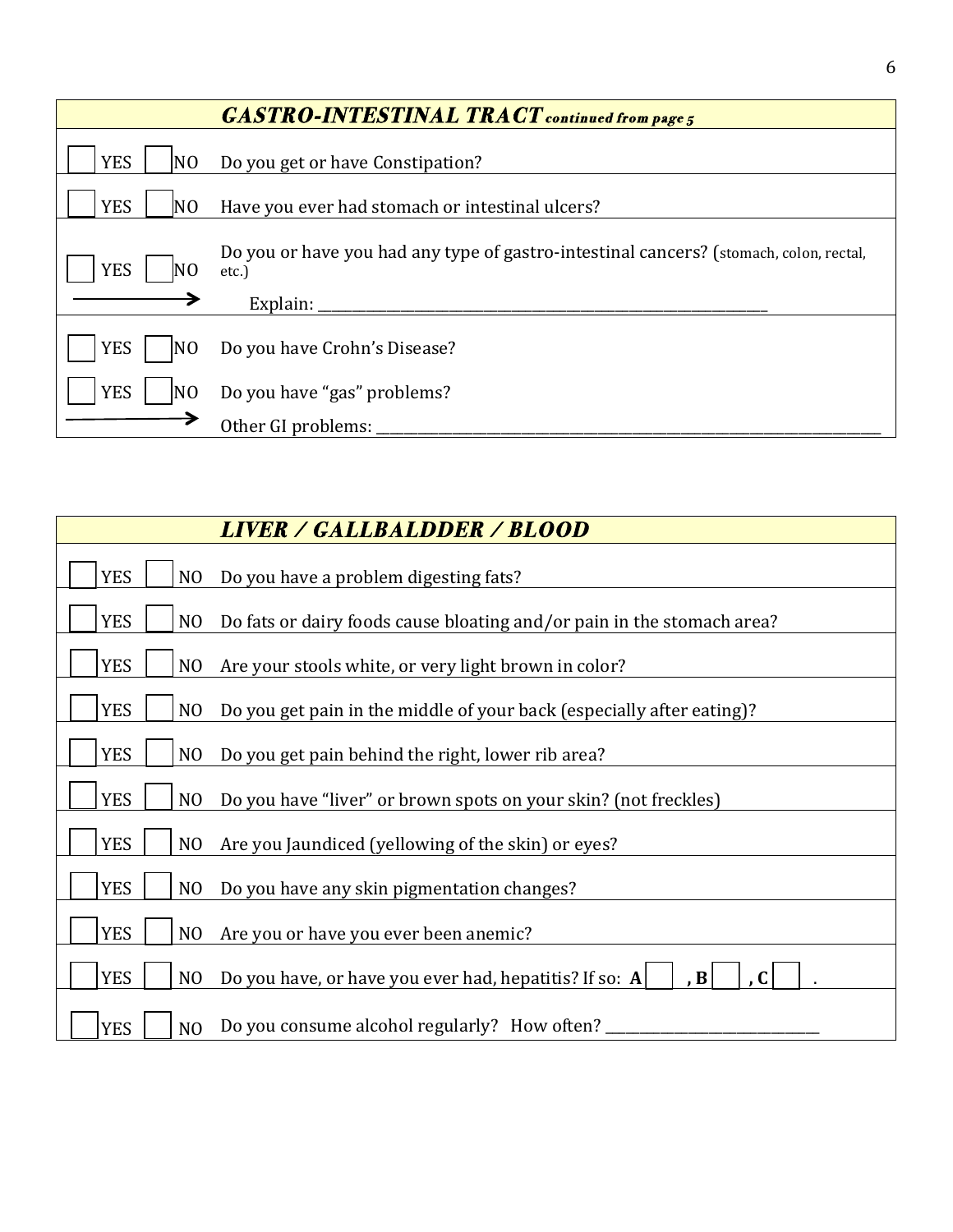| <b>HEART AND CIRCULATION</b>                                                                                 |
|--------------------------------------------------------------------------------------------------------------|
| <b>YES</b><br>Do you get chest pains or angina?<br>NO.                                                       |
| <b>YES</b><br>Have you ever had a heart attack (Myocardial Infarction)?<br>N <sub>O</sub>                    |
| <b>YES</b><br>Have you ever had open-heart surgery?<br>NO                                                    |
| YES  <br>N <sub>O</sub><br>Do you have heart arrhythmia's?<br>What kind?                                     |
| <b>YES</b><br>NO<br>Do you ever feel pressure on your chest?                                                 |
| <b>YES</b><br>Do you get "prickly" pains anywhere, especially in the heart area?<br>N <sub>O</sub><br>Where? |
| <b>YES</b><br>Do you have, or have you ever had High Blood Pressure? (kidneys)<br>N <sub>O</sub>             |
| Do you have a <b>Pacemaker</b><br><b>YES</b><br>NO<br>or Stents                                              |

| <b>SKIN</b>                                                                                     |
|-------------------------------------------------------------------------------------------------|
| <b>YES</b><br>Do you get or have skin rashes?<br>NO                                             |
| <b>YES</b><br>Do you get skin blemishes?<br>NO                                                  |
| <b>YES</b><br>N <sub>O</sub><br>Do you have Eczema or Dermatitis?                               |
| <b>YES</b><br>NO<br>Do you have Psoriasis?                                                      |
| <b>YES</b><br>N <sub>O</sub><br>Do you itch anywhere? Where?                                    |
| <b>YES</b><br>NO Is your skin dry?                                                              |
| <b>YES</b><br>Is your skin excessively oily?<br>NO                                              |
| <b>YES</b><br>Do you get or have dandruff?<br>N <sub>O</sub>                                    |
| <b>YES</b><br>Do you have any other skin problems?<br>N <sub>O</sub>                            |
| If so, what type? ____________                                                                  |
| Do you have any tattoos? If so, where and how much of your body is covered?<br><b>YES</b><br>NO |
| What is the approximate date of the most recent tattoo?                                         |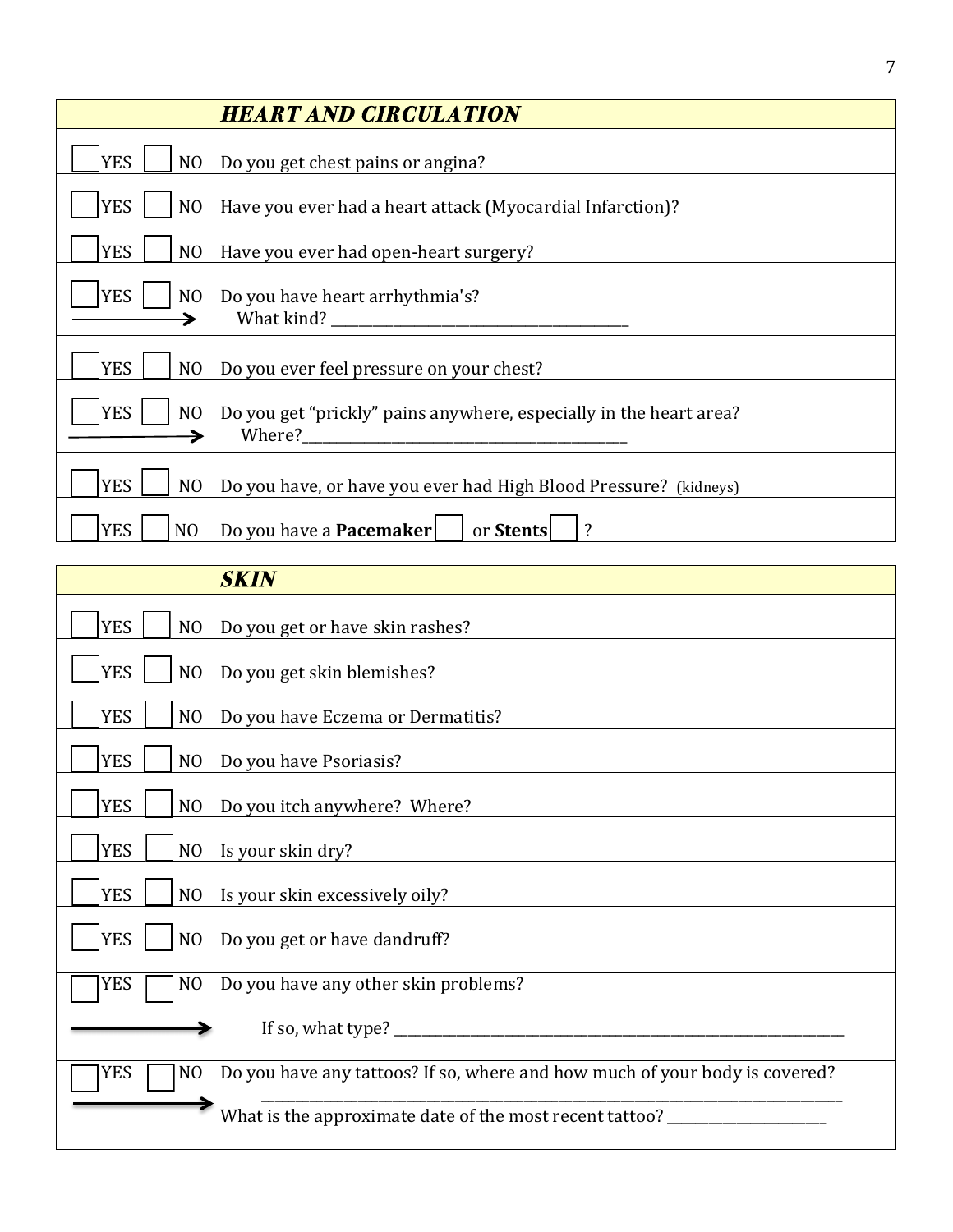|                                   | 8<br><i><b>LYMPHATIC SYSTEM</b></i>                                                   |
|-----------------------------------|---------------------------------------------------------------------------------------|
|                                   |                                                                                       |
| <b>YES</b><br>N <sub>O</sub>      | Do you have hair loss or are you bald or going bald?                                  |
| <b>YES</b><br>N <sub>O</sub>      | Have you ever had Lymph Nodes removed? Where and how many?                            |
|                                   |                                                                                       |
| <b>YES</b><br>N <sub>O</sub>      | Do you have any gray hair?                                                            |
| <b>YES</b><br>N <sub>O</sub>      | Do you have a hard time remembering things?                                           |
| <b>YES</b><br>N <sub>O</sub>      | Do you ever get colds or flu-like symptoms?                                           |
| <b>YES</b><br>N <sub>O</sub>      | Do you have fibromyalgia or scleroderma?                                              |
| <b>YES</b><br>N <sub>O</sub>      | Do you have sinus problems?                                                           |
| <b>YES</b><br>N <sub>O</sub>      | Do you have or get sore throats?                                                      |
| <b>YES</b><br>N <sub>O</sub>      | Do you have swollen lymph nodes?                                                      |
| <b>YES</b><br>N <sub>O</sub>      | Do you have or have you had tumors?                                                   |
|                                   | If so, where?:                                                                        |
|                                   | Type: Fatty<br>Malignant<br><b>Benign</b>                                             |
| <b>YES</b><br>N <sub>O</sub>      | Do you have a low platelet count (blood)?                                             |
| <b>YES</b>                        | NO Have you had appendicitis or an appendectomy? When?                                |
| <b>YES</b><br>N <sub>O</sub>      | Do you get boils, pimples, cysts, etc.?                                               |
| <b>YES</b><br>N <sub>O</sub><br>≯ | Do you get regular exercise? How many times per week? _____<br>What type of exercise? |
| <b>YES</b><br>N <sub>O</sub>      | Have you ever had abscesses?                                                          |
| <b>YES</b><br>N <sub>O</sub>      | Have you ever had toxemia?                                                            |
| <b>YES</b><br>N <sub>O</sub>      | Do you have, or have you had, cellulitis? (not cellulite - this is different!)        |
| <b>YES</b><br>N <sub>O</sub>      | Have you ever had gout?                                                               |
| <b>YES</b><br>N <sub>O</sub>      | Do you get blurred vision?                                                            |
| <b>YES</b><br>N <sub>O</sub>      | Do you have mucus in your eyes when you wake up in the morning?                       |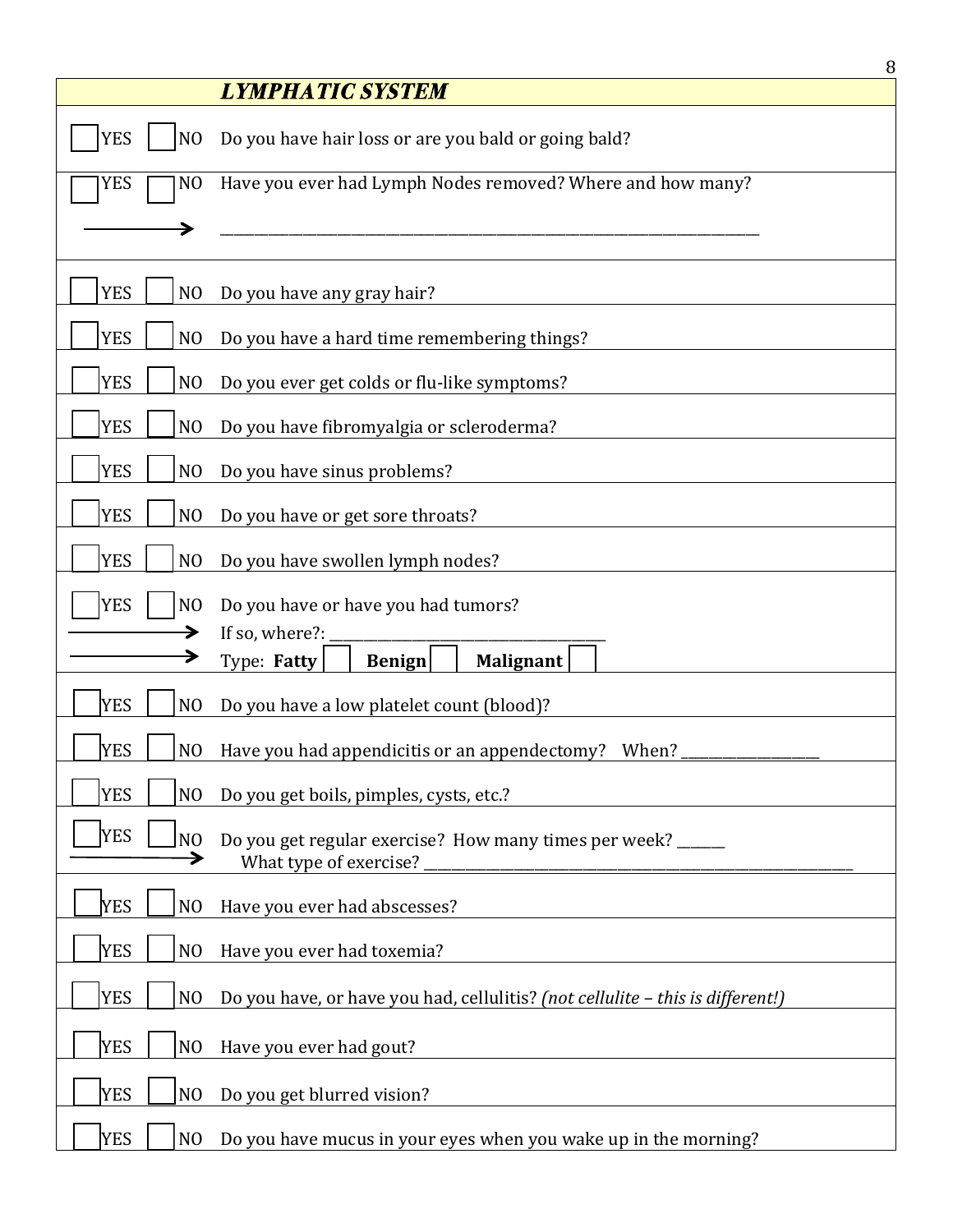|                                                                          | q |
|--------------------------------------------------------------------------|---|
| <b>LYMPHATIC SYSTEM</b> continued from page 8                            |   |
| Do you snore?<br><b>YES</b><br> NO                                       |   |
| $\sqrt{NO}$ Do you have sleep apnea?<br><b>YES</b>                       |   |
| Have you had your tonsils out? What age?<br><b>YES</b><br>N <sub>0</sub> |   |
|                                                                          |   |

| <b>KIDNEYS AND BLADDER</b>                                                                            |
|-------------------------------------------------------------------------------------------------------|
| <b>YES</b><br>Have you ever had a urinary tract infection (UTI's)?<br>NO.                             |
| <b>YES</b><br>N <sub>O</sub><br>Have you ever had "burning" upon urination?                           |
| <b>YES</b><br>N <sub>O</sub><br>Do you have problems holding your bladder? (parathyroid)              |
| <b>YES</b><br>Have you ever had kidney stones?<br>N <sub>O</sub>                                      |
| <b>YES</b><br>N <sub>O</sub><br>Do you have bags under your eyes (esp. in the morning)?               |
| <b>YES</b><br>Is your urine flow restricted?<br>NO.                                                   |
| <b>YES</b><br>N <sub>O</sub><br>Do you get cramping or pain on either side of your mid-to-lower back? |
| <b>YES</b><br>NO.<br>Do you or did you ever have nephritis?                                           |
| <b>YES</b><br>Do you have lower back weakness?<br>N <sub>O</sub>                                      |
| <b>YES</b><br>N <sub>O</sub><br>Do you have or have you had sciatica?                                 |
| <b>YES</b><br>NO<br>Do you or did you ever have cystitis?                                             |

|                              | <b>LUNGS</b>                                                      |
|------------------------------|-------------------------------------------------------------------|
| <b>YES</b><br>NO             | Do you get or have (or have had) bronchitis?                      |
| <b>YES</b><br>NO.            | Do you get or have (or have had) emphysema?                       |
| <b>YES</b><br>NO             | Do you get or have (or have had) asthma?                          |
| <b>YES</b><br>N <sub>O</sub> | Do you get or have (or have had) C.O.P.D?                         |
| <b>YES</b><br>NO.            | Are you on inhalers or nebulizers? How often?<br>What medication? |
|                              | Your oxygen saturation level is ____________.                     |
| <b>YES</b>                   | NO Do you have pain when you breathe?                             |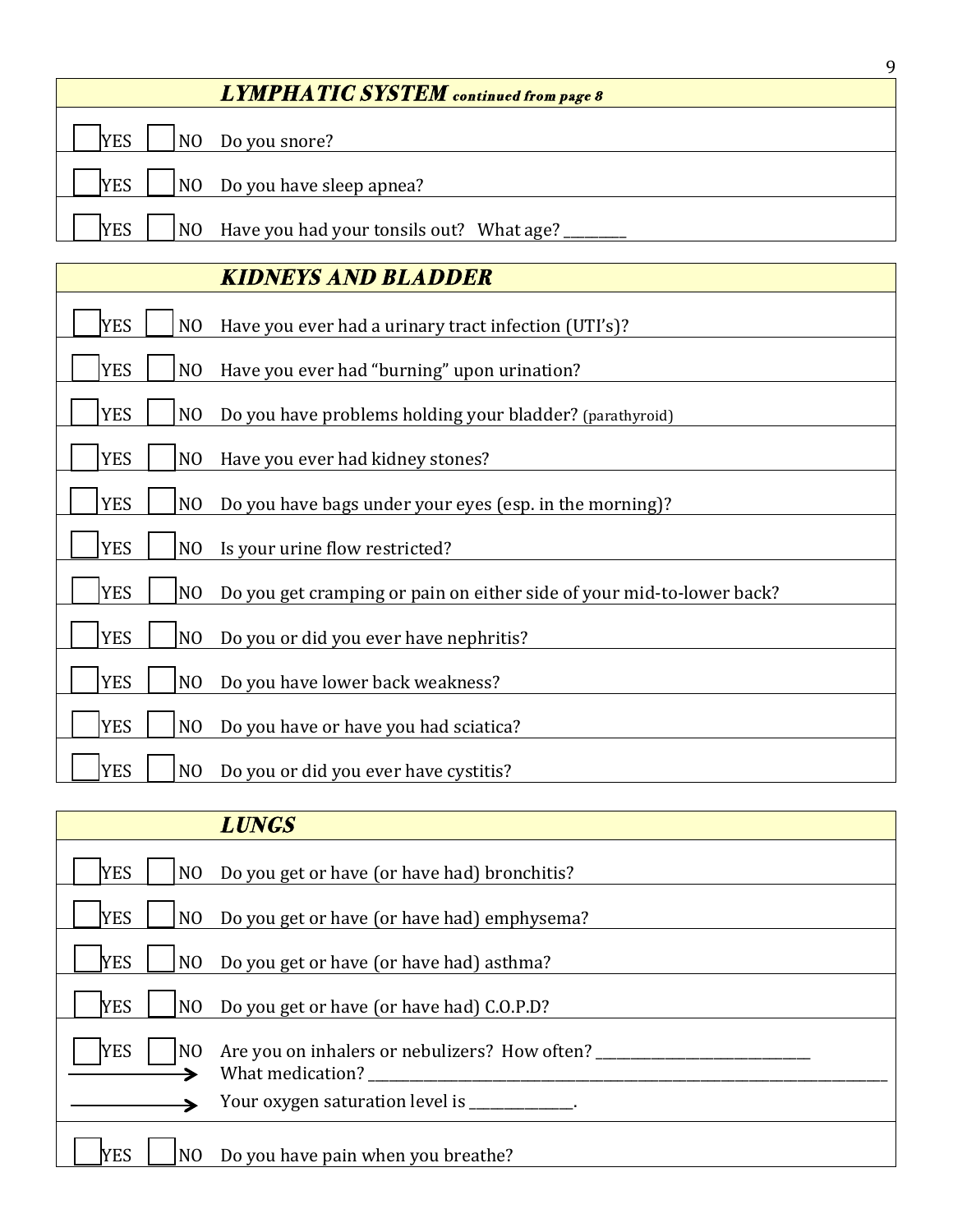|                              | ΙV                                                                                                               |
|------------------------------|------------------------------------------------------------------------------------------------------------------|
|                              | <b>LUNGS</b> continued from page 9                                                                               |
| <b>YES</b><br>N <sub>O</sub> | Do you have pain when you take a deep breath? (adrenals)                                                         |
| <b>YES</b>                   | NO Is it difficult to take a deep breath?                                                                        |
| <b>YES</b><br>N <sub>O</sub> |                                                                                                                  |
| <b>YES</b><br>NO.            | Do you or did you have a collapsed lung? When? _________________________________                                 |
| <b>YES</b><br>N <sub>0</sub> | Are you a smoker?<br>How often? _________________ Packs per day OR ________________cigarettes per day            |
| <b>YES</b><br>NO             | Have you ever had pneumonia? When and how often?                                                                 |
| <b>YES</b><br>N <sub>O</sub> | Have you ever worked around toxic chemicals, in coal mines or around asbestos?                                   |
| <b>YES</b><br>N <sub>O</sub> | Do you cough a lot?                                                                                              |
| <b>YES</b><br>N <sub>O</sub> | Do you remove any mucus when you cough?<br>What color is the mucus? (clear, yellow, green, brown or black?) ____ |

|                              | <b>ENVIRONMENTAL AND OTHER TOXINS</b>                                                                                                                            |
|------------------------------|------------------------------------------------------------------------------------------------------------------------------------------------------------------|
| <b>YES</b><br>NO.            | Have you been vaccinated?                                                                                                                                        |
| <b>YES</b><br>N <sub>O</sub> | Have you had shots for traveling to foreign countries?                                                                                                           |
| <b>YES</b><br>N <sub>0</sub> | Have you had Flu shots?                                                                                                                                          |
| <b>YES</b><br>N <sub>O</sub> | Do you have mercury Amalgams?                                                                                                                                    |
| <b>YES</b><br>N <sub>O</sub> | Have you been exposed to nuclear wastes or by-products, heavy metals or<br>chemicals?                                                                            |
| <b>YES</b><br>NΟ             | Have you had <b>radiation</b> $\vert$ or <b>chemotherapy</b><br>If so, how many treatments?                                                                      |
| <b>YES</b><br>NO.            | Have you ever used any form of recreational drugs? (this information is confidential and used to<br>help you obtain optimal health only!)<br>If so, which drugs? |
|                              | Do you still use them?<br><b>YES</b><br>N <sub>O</sub>                                                                                                           |

10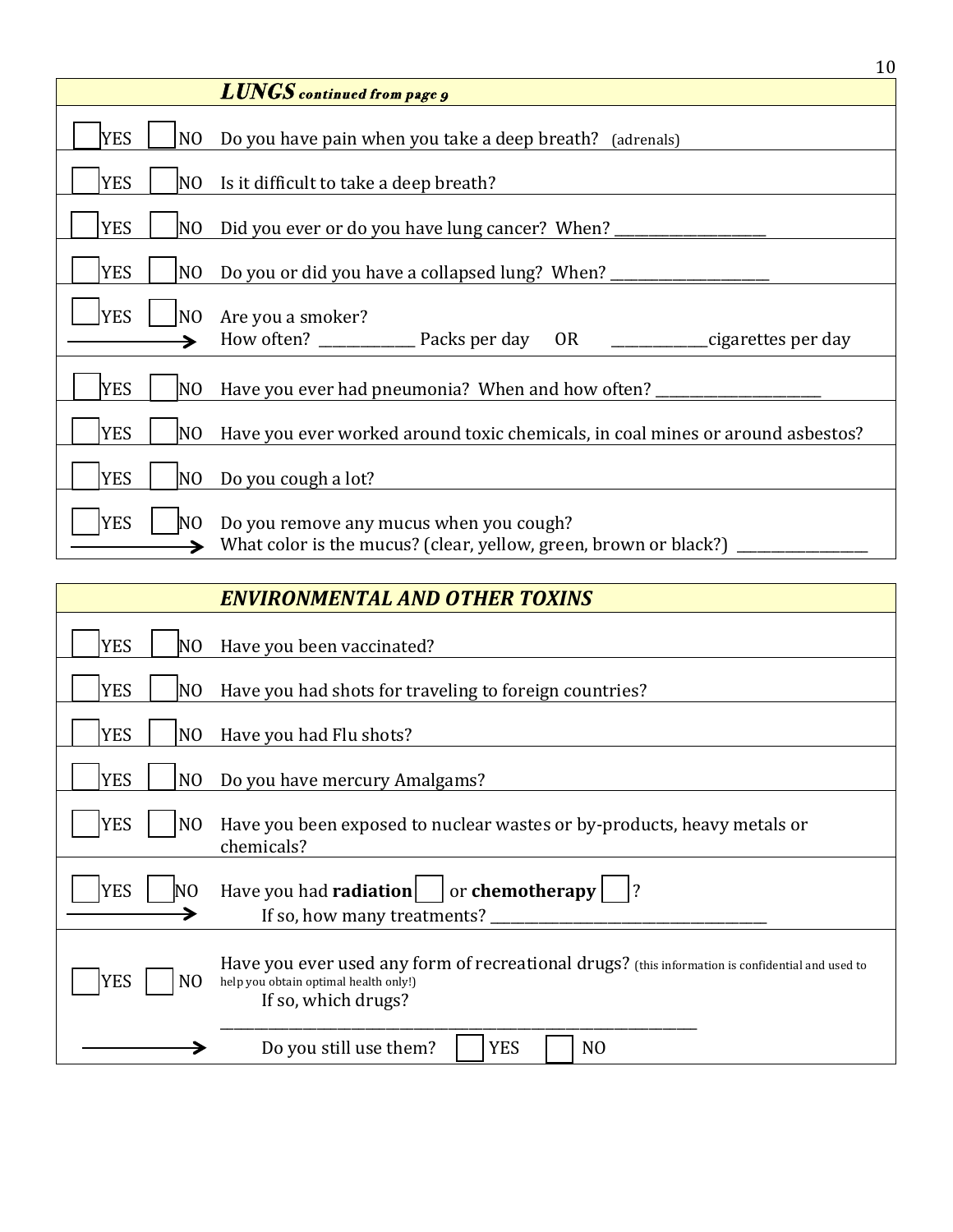|                   | <b>CHEMICAL MEDICATIONS</b> (List any chemical medications that you are presently taking) |
|-------------------|-------------------------------------------------------------------------------------------|
| <b>MEDICATION</b> | <b>REASON FOR TAKING MEDICATION</b>                                                       |
|                   |                                                                                           |
|                   |                                                                                           |
|                   |                                                                                           |
|                   |                                                                                           |
|                   |                                                                                           |
|                   |                                                                                           |
|                   |                                                                                           |
|                   |                                                                                           |
|                   |                                                                                           |

|   | <b>NATURAL SUPPLEMENTS</b> (List any natural supplements you are taking) |
|---|--------------------------------------------------------------------------|
|   |                                                                          |
|   |                                                                          |
| ٠ |                                                                          |
|   |                                                                          |
|   |                                                                          |
| ∢ |                                                                          |
|   |                                                                          |
|   |                                                                          |
| ∢ |                                                                          |
|   |                                                                          |
|   |                                                                          |
|   |                                                                          |
| ∢ |                                                                          |
|   |                                                                          |
|   |                                                                          |

| <b>ALLERGIES</b> (List anything that you are allergic to) |  |
|-----------------------------------------------------------|--|
|                                                           |  |
|                                                           |  |
|                                                           |  |
|                                                           |  |
|                                                           |  |
|                                                           |  |
|                                                           |  |
|                                                           |  |
|                                                           |  |
|                                                           |  |
|                                                           |  |
|                                                           |  |
|                                                           |  |